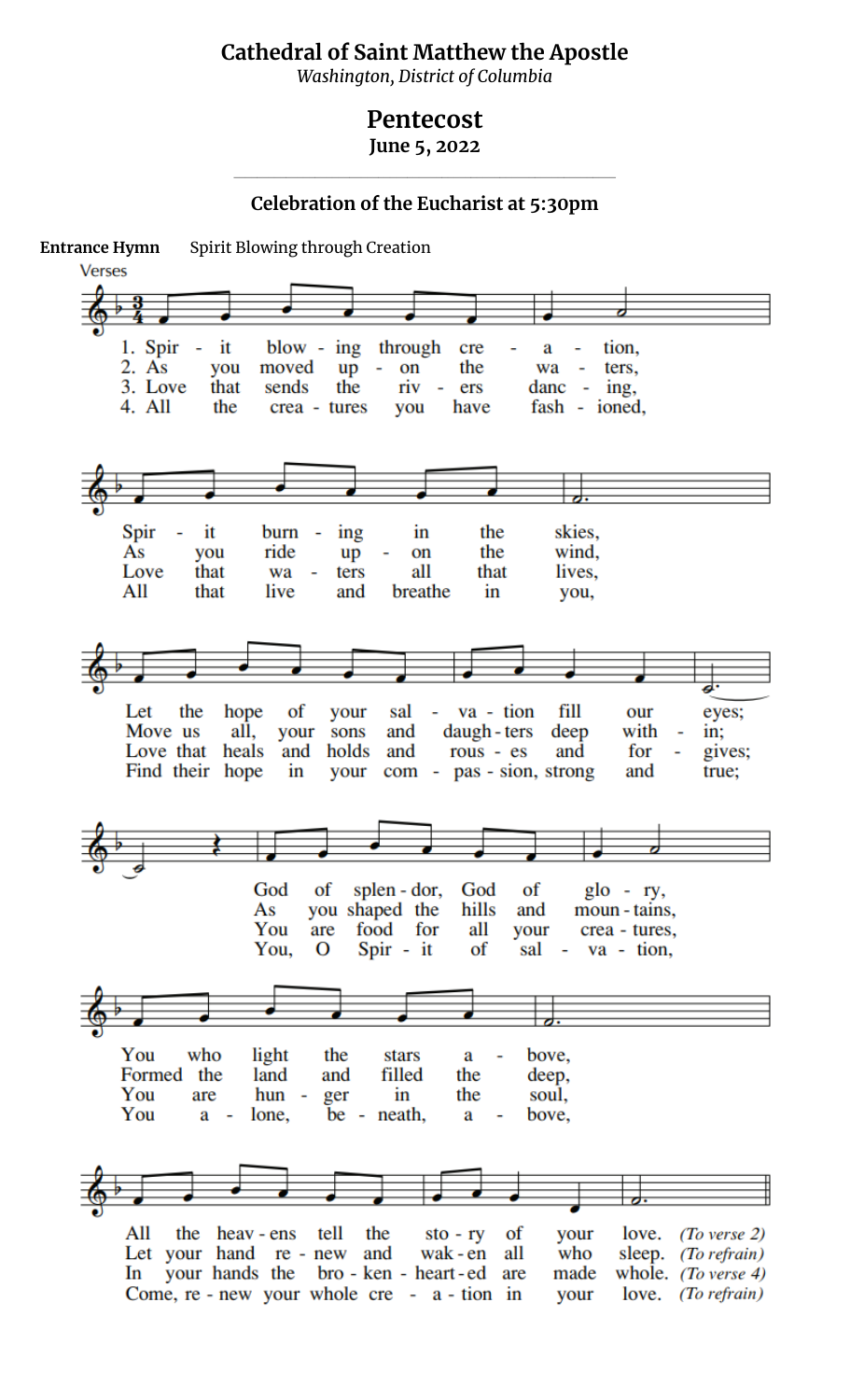



Music: Ronald F. Krisman, © 1977, GIA Publications, Inc.

**Please scan this QR code to contribute to St. Matthew's Cathedral so that we may continue to serve the needs of our parish community and those who come to us for assistance and comfort.**

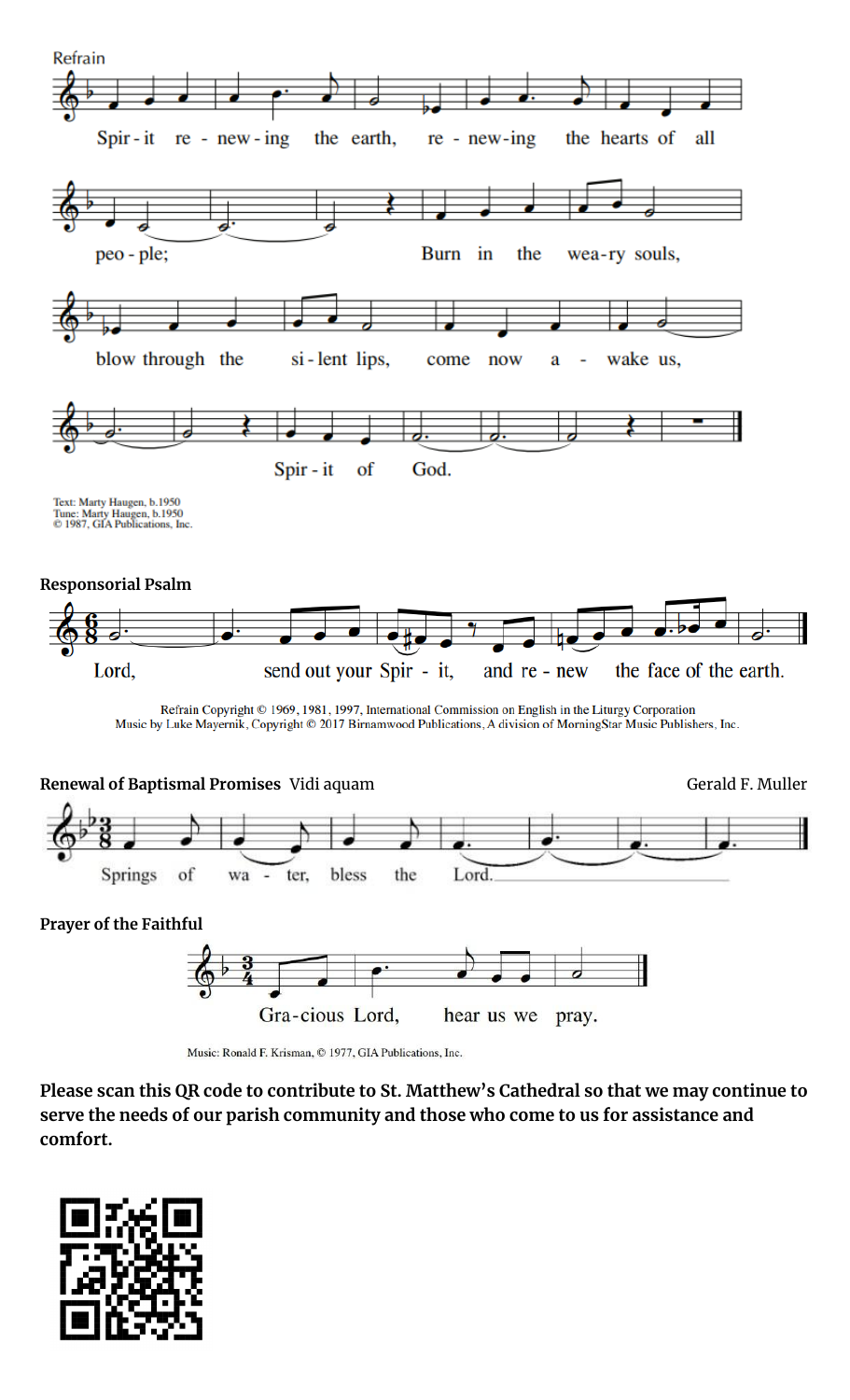## **Preparation Hymn** Living Spirit, Holy Fire





Text: Based on Ephesians 4:4-6; Chris de Silva, b.1967<br>Tune: Chris de Silva, b.1967<br>© 2007, GIA Publications, Inc.